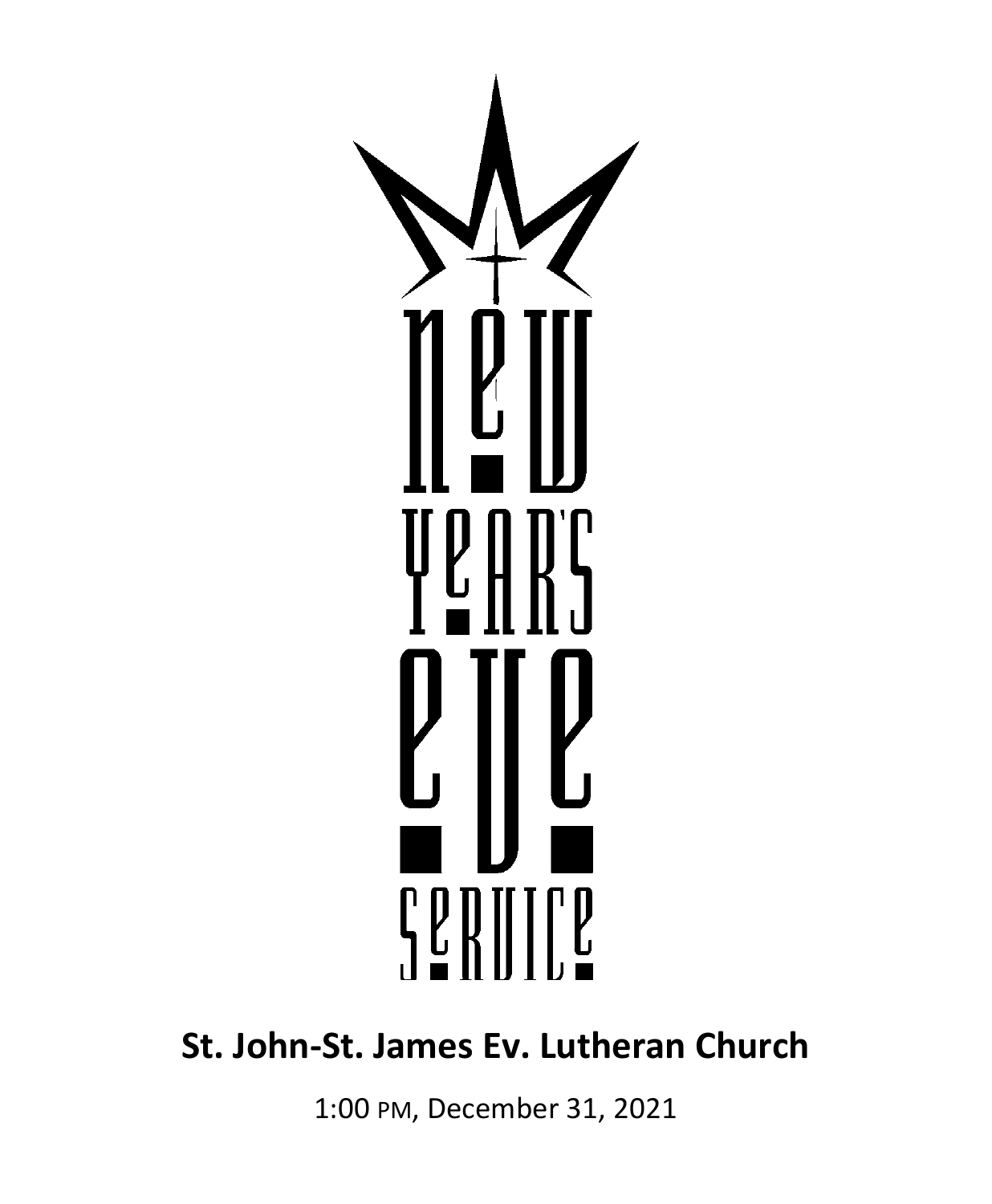



December 31, 2021 New Year's Eve

#### AS WE GATHER

Almighty God, you alone are constant and unchanging. You have safely brought us through the changes of time and the end of one year and the beginning of another. We humbly ask you to forgive the sins of the past year. We pray for the grace and renewed zeal to faithfully do your will during this new year. Be with us and guide us through the saving work of your Spirit. Amen.

# WELCOME | ANNOUNCEMENTS

## CALL TO WORSHIP

- $\lceil \text{M} \rceil$ In the name of the Father and of the Son  $\dagger$  and of the Holy Spirit.
- **a Amen.**
- $\lceil \text{M} \rceil$ Lord, you have been our dwelling place
- $\overline{\mathbf{c}}$ **Throughout all generations.**
- $|M|$ Before the mountains were born or you brought forth the earth and the world,
- **From everlasting to everlasting you are God.**  $\mathbf{C}$
- $\boxed{\text{M}}$ For a thousand years in your sight are like a day that has just gone by,
- **C Or like a watch in the night.**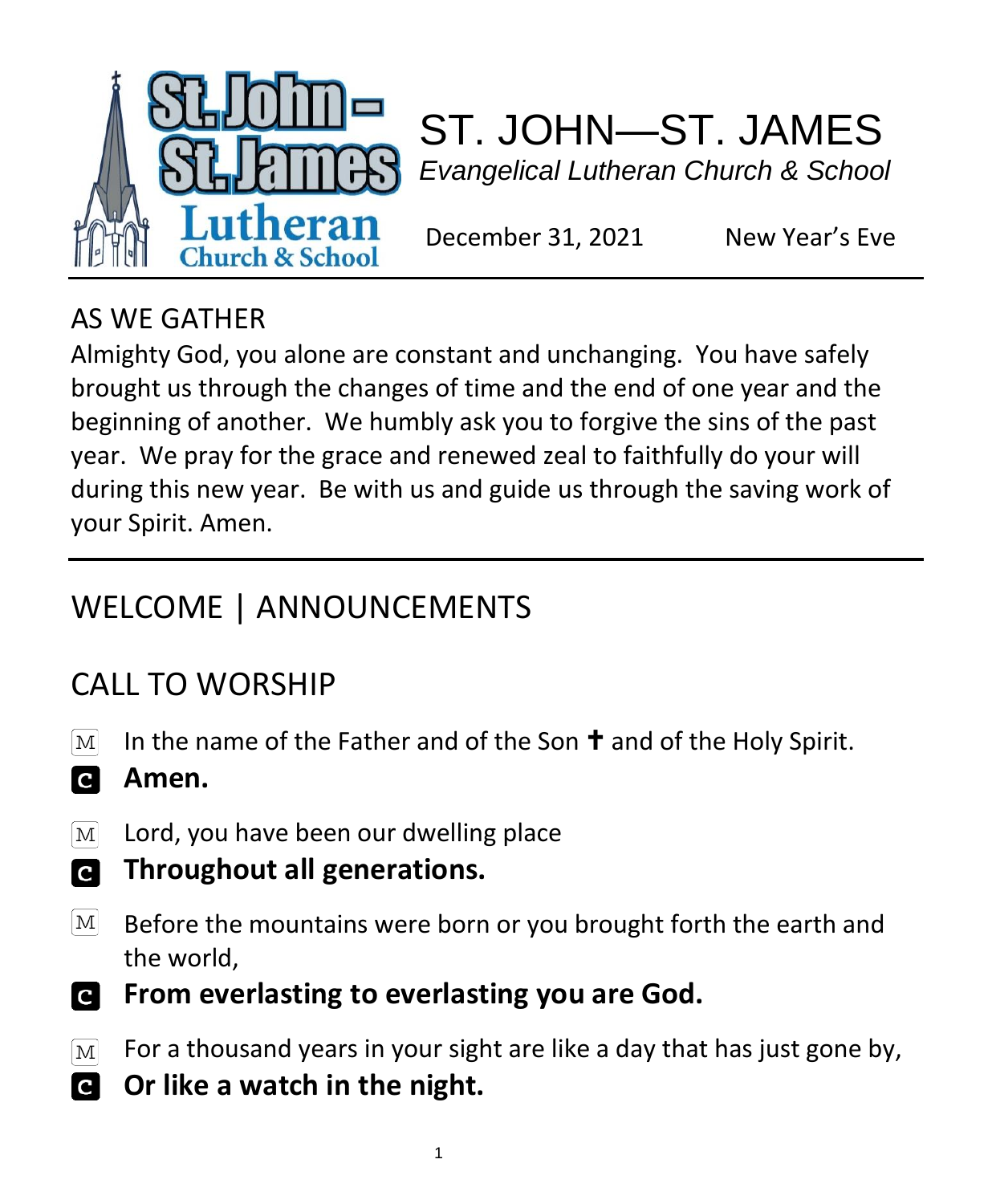- $|M|$ You have set our iniquities before you,
- **d Our secret sins in the light of your presence.**
- $|M|$ You turn mortals back to dust.
- $\mathbf{c}$ **You sweep them away in the sleep of death.**
- The length of our days is seventy years—or eighty, if we have the  $\lceil \text{M} \rceil$ strength;
- $\overline{\mathbf{C}}$ **Yet our span is but trouble and sorrow.**
- $\boxed{\text{M}}$ Teach us to number our days aright,
- **That we may gain a heart of wisdom. a**

# **OPENING SONG** *The Old Year Now Has Passed Away*

- *Verse 1*  **The old year now has passed away; We thank you, O our God, today That you have kept us through the year When danger and distress were near.**
- *Verse 2*  **We pray you, O eternal Son, Who with the Father reigns as one, To guard and rule your Christendom Through all the ages yet to come.**
- *Verse 3*  **Take not your saving Word away, Which lights and cheers our souls each day Abide with us and keep us free From error and hypocrisy.**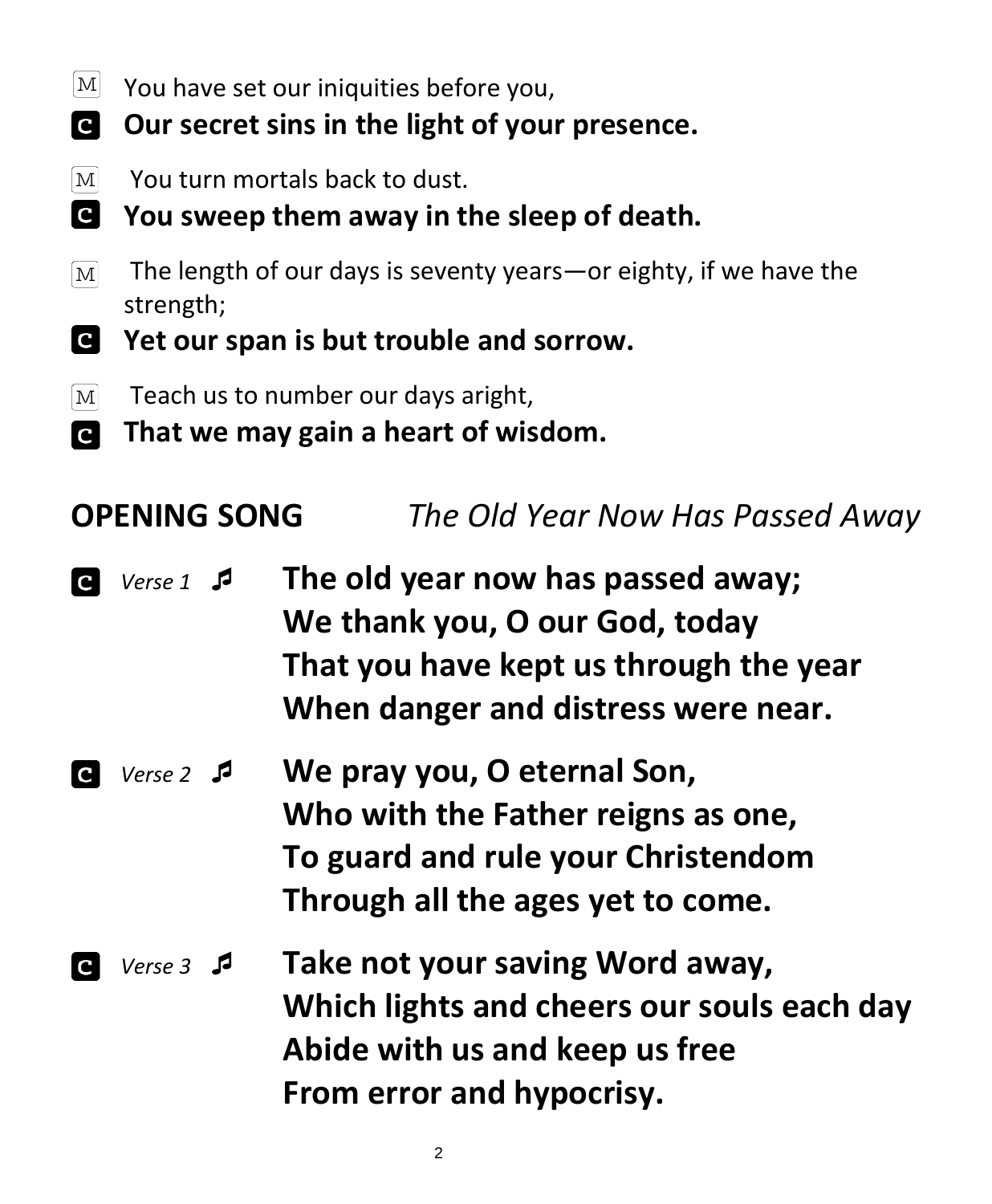# CONFESSION OF SINS

- If we claim to be without sin, we deceive ourselves and the truth is not  $M<sub>l</sub>$ in us.
- **If we confess our sins, God is faithful and just and will forgive us our sins and purify us from all unrighteousness.**
- Let us confess our sins to the Lord.  $|M|$
- **Holy God, gracious Father, I am sinful by nature and have sinned against you in my thoughts, words, and actions. I have not loved you with my whole heart; I have not loved others as I should. I deserve your punishment both now and forever.**

**But Jesus, my Savior, paid for my sins with his innocent suffering and death. Trusting in him, I pray: God, have mercy on me, a sinner.**

 *(silence for meditation and reflection)*

- Our gracious Father in heaven has been merciful to us. He sent his  $\boxed{\text{M}}$ only Son, Jesus Christ, who indeed gave his life as the atoning sacrifice for the sins of the whole world. Therefore, as a called servant of Christ and by his authority, I forgive you all your sins in the name of the Father, and of the Son, and of the Holy Spirit.
- **d Amen.**
- With the sure promise of God's forgiveness, let us rejoice in His  $M<sub>l</sub>$ goodness:

 *(Our Hymn response is printed on the next page)*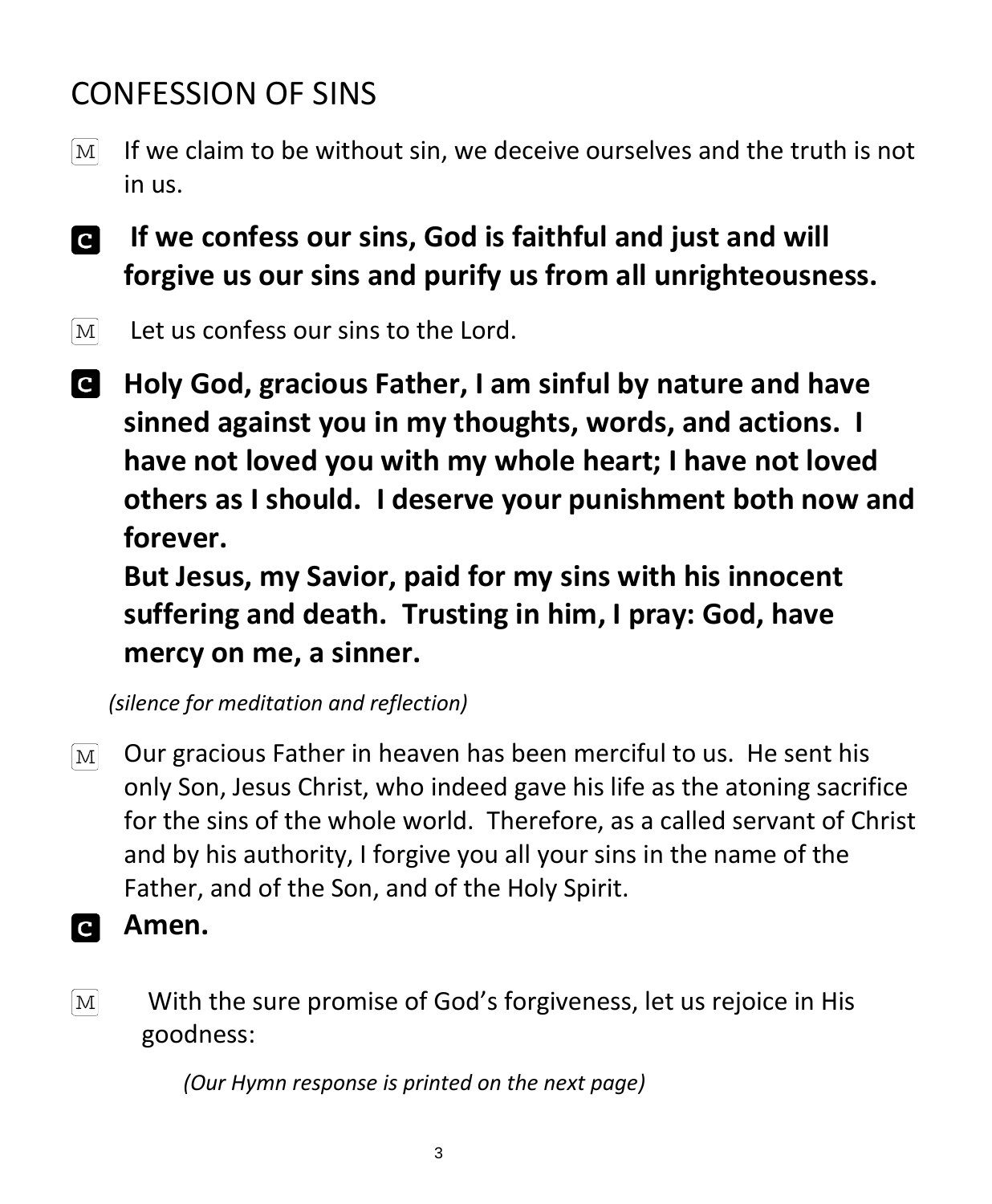**Song Response: All Glory Be to God on High** 

 *Verse 1*  **All glory be to God on high, Who has our race befriended! To us no harm shall now come nigh; The strife at last is ended. The Father's love, the Savior's birth, Bring peace, good will, to all the earth; Oh, thank him for his goodness!**

 *Verse 3*  **O Jesus Christ, the only Son Of God, your heav'nly Father, You did for all our sins atone, And your lost sheep you gather. O Lamb of God, to you on high From depths of woe we sinners cry, Have mercy on us, Jesus!**

*(CW Hymn#935)*

#### PRAYER OF THE DAY

- Eternal Father, before whom all generations rise and fall, teach us to  $\lceil \text{M} \rceil$ think earnestly on the brevity of our lives and the immensity of your goodness. Help us to enter the new year trusting in the name of your Son and walking in the way of his peace; through Jesus Christ our Lord, who lives and reigns with you and the Holy Spirit, one God, now and forever.
- **C Amen.**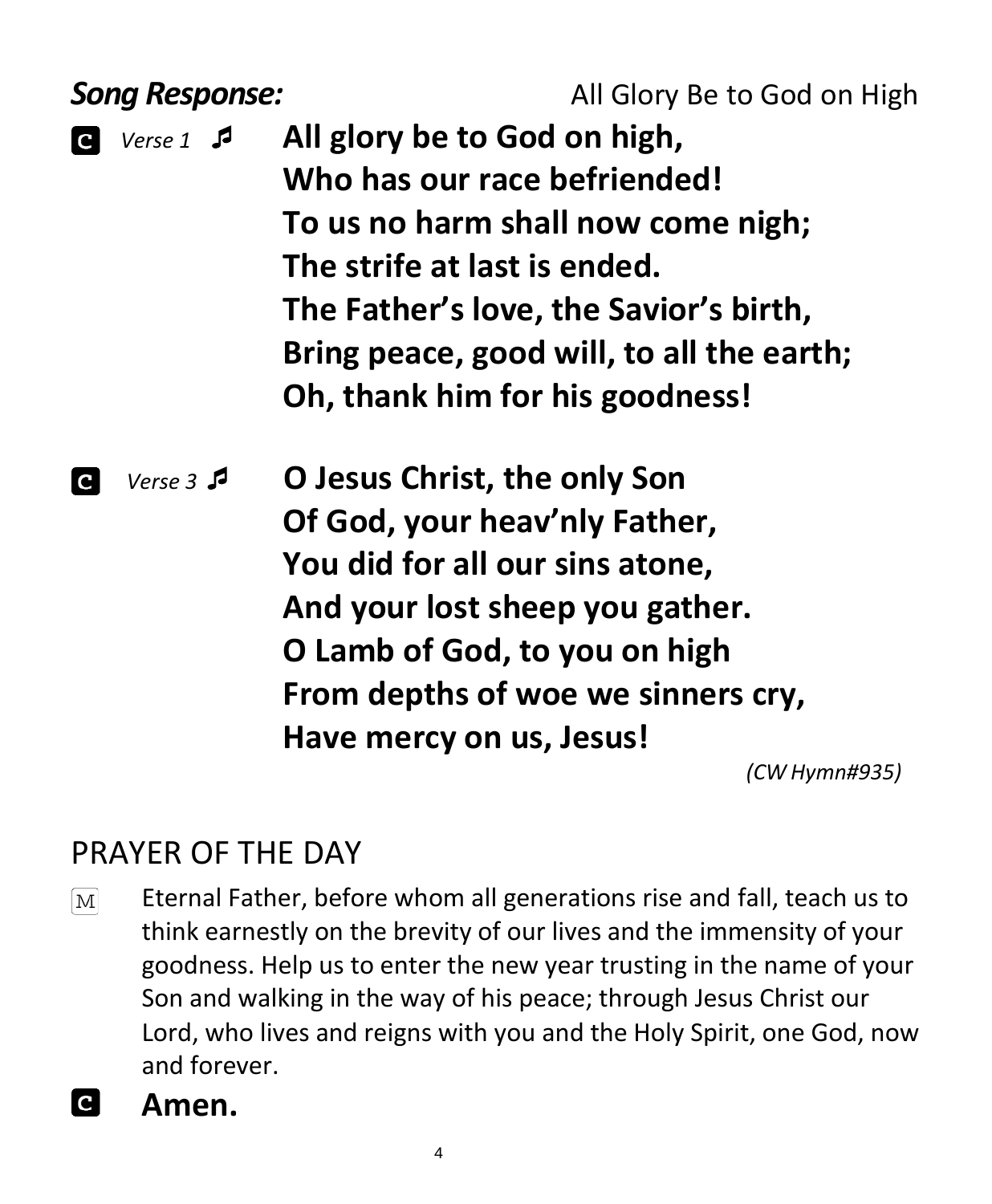#### **Old Testament Lesson Ecclesiastes 12:1-7**

**12** Remember your Creator in the days of your youth, before the days of trouble come and the years approach when you will say, "I find no pleasure in them"— **<sup>2</sup>** before the sun and the light and the moon and the stars grow dark, and the clouds return after the rain; **<sup>3</sup>** when the keepers of the house tremble, and the strong men stoop, when the grinders cease because they are few, and those looking through the windows grow dim; **<sup>4</sup>** when the doors to the street are closed and the sound of grinding fades; when people rise up at the sound of birds, but all their songs grow faint; **<sup>5</sup>** when people are afraid of heights and of dangers in the streets; when the almond tree blossoms and the grasshopper drags itself along and desire no longer is stirred. Then people go to their eternal home and mourners go about the streets. **<sup>6</sup>** Remember him—before the silver cord is severed, and the golden bowl is broken; before the pitcher is shattered at the spring, and the wheel broken at the well, **<sup>7</sup>** and the dust returns to the ground it came from, and the spirit returns to God who gave it.

#### *Gospel Lesson* Luke 13:6-9

**<sup>6</sup>** Then he told this parable: "A man had a fig tree growing in his vineyard, and he went to look for fruit on it but did not find any. **<sup>7</sup>** So he said to the man who took care of the vineyard, 'For three years now I've been coming to look for fruit on this fig tree and haven't found any. Cut it down! Why should it use up the soil?'

<sup>8</sup> "'Sir,' the man replied, 'leave it alone for one more year, and I'll dig around it and fertilize it. <sup>9</sup> If it bears fruit next year, fine! If not, then cut it down.'"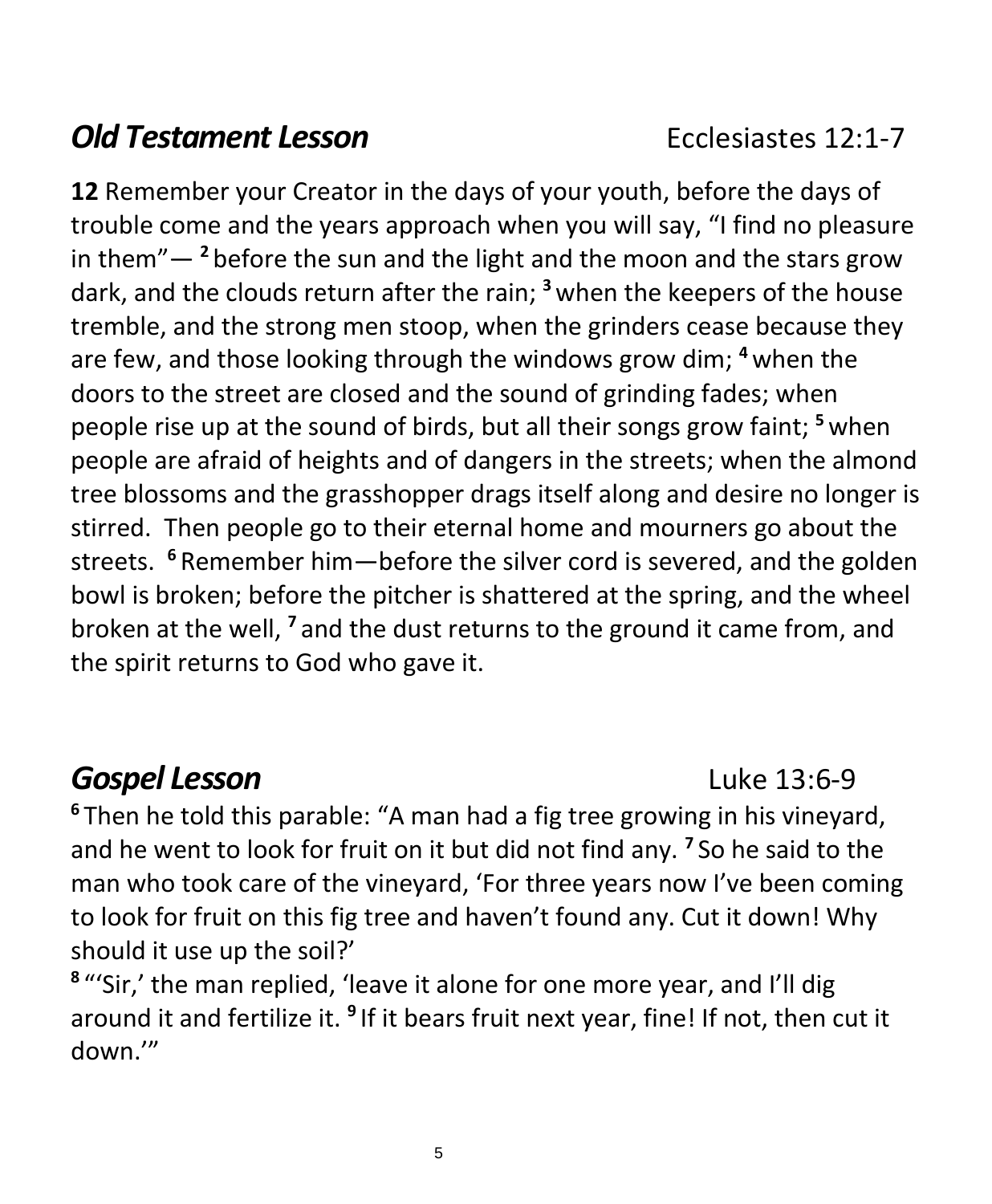*Christian Worship, Hymn #820*

|             | $Verse1$ $\Box$         | O God, our help in ages past,                                     |
|-------------|-------------------------|-------------------------------------------------------------------|
|             |                         | Our hope for years to come,                                       |
|             |                         | Our shelter from the stormy blast,                                |
|             |                         | And our eternal home,                                             |
| $\mathbf C$ | Verse 2                 | Under the shadow of your throne<br>Your saints have dwelt secure; |
|             |                         | Sufficient is your arm alone,                                     |
|             |                         | And our defense is sure.                                          |
| C           | $Verse 3 \n\mathcal{A}$ | Before the hills in order stood                                   |
|             |                         | Or earth received its frame,                                      |
|             |                         | From everlasting you are God,                                     |
|             |                         | To endless years the same.                                        |
|             |                         |                                                                   |

 *Verse 6*  **O God, our help in ages past, Our hope for years to come, Still be our guard while troubles last And our eternal home!**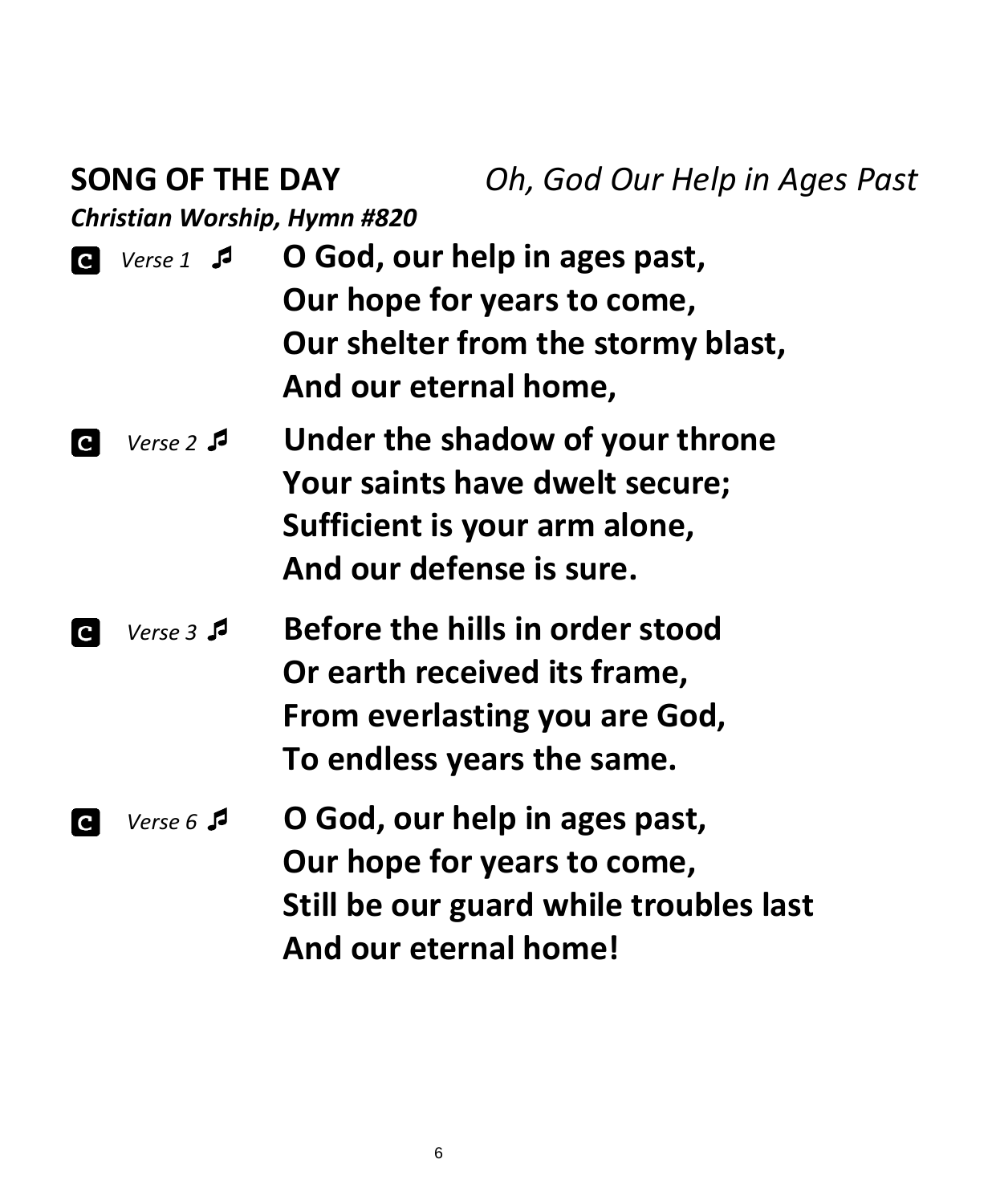#### MESSAGE Pastor Darin Aden

#### Psalm 90:1-6; 12-17

Lord, Teach us to Number Our Days **1** Lord, you have been our dwelling place throughout all generations. **<sup>2</sup>** Before the mountains were born or you brought forth the whole world, from everlasting to everlasting you are God. **<sup>3</sup>** You turn people back to dust, saying, "Return to dust, you mortals." **<sup>4</sup>** A thousand years in your sight are like a day that has just gone by, or like a watch in the night. **<sup>5</sup>** Yet you sweep people away in the sleep of death— they are like the new grass of the morning: <sup>6</sup> In the morning it springs up new, but by evening it is dry and withered.

**<sup>12</sup>** Teach us to number our days, that we may gain a heart of wisdom. **<sup>13</sup>** Relent, LORD! How long will it be? Have compassion on your servants. **<sup>14</sup>** Satisfy us in the morning with your unfailing love, that we may sing for joy and be glad all our days. **<sup>15</sup>** Make us glad for as many days as you have afflicted us, for as many years as we have seen trouble. **<sup>16</sup>** May your deeds be shown to your servants, your splendor to their children. **<sup>17</sup>** May the favor of the Lord our God rest on us; establish the work of our hands for us—yes, establish the work of our hands.

#### RITE OF REMEMBRANCE

It is a Lutheran tradition to use the New Year's Eve worship service to  $\lceil \text{M} \rceil$ call to remembrance the Christian brothers and sisters whom the Lord has welcomed home to heaven in the last year. The names of our departed Christian family members are then read while the bell tolls. The remembrance begins and ends with singing.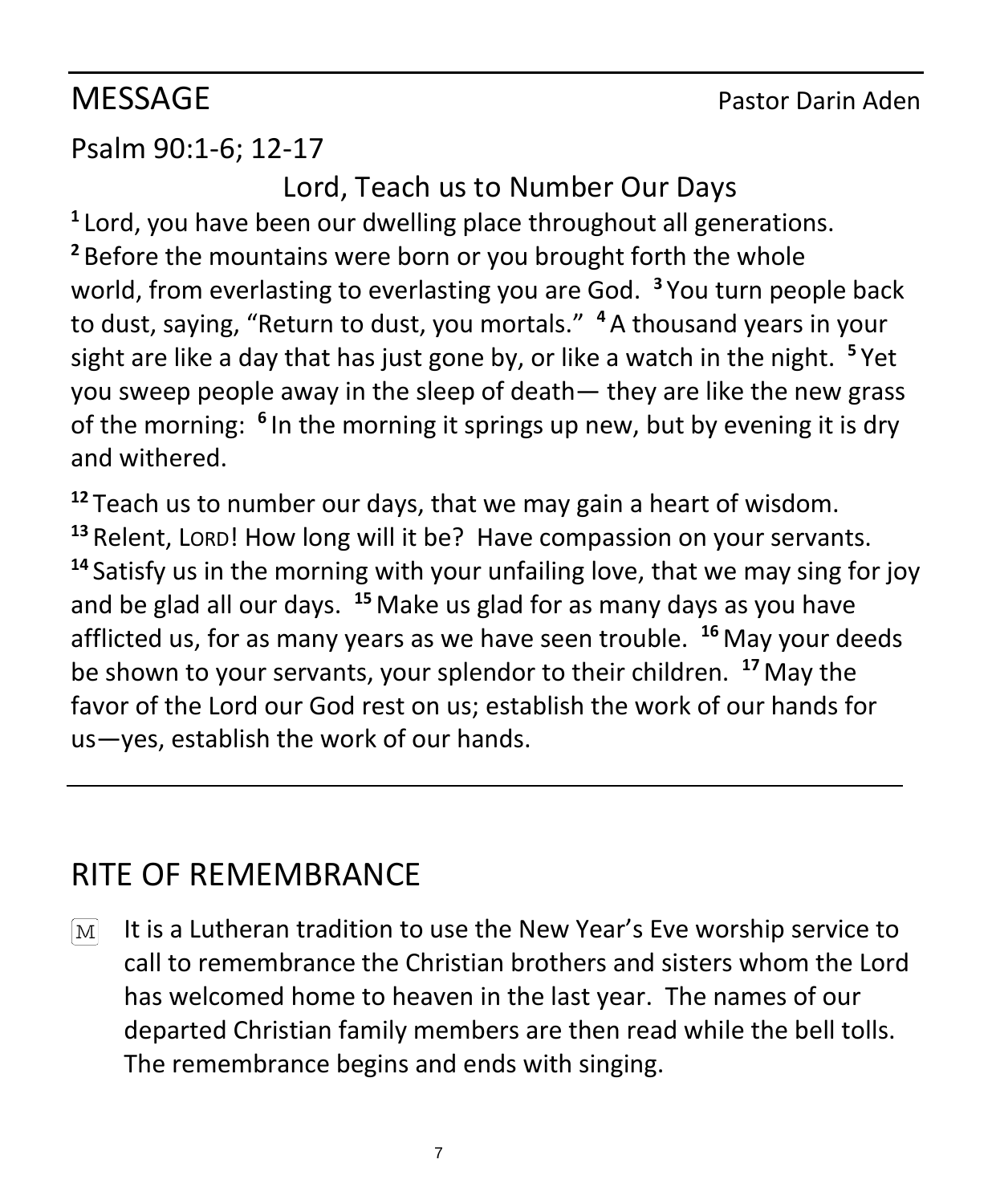*Verse 1*

 **Across the sky the shades of night This New Year's Eve are fleeting We deck your altar, Lord, with light In solemn worship meeting, And, as the year's last hours go by, We raise to you our earnest cry, Once more your love entreating.**

*Verse 4*

 **And while we pray, we lift our eyes To dear ones gone before us, Safe home with you in Paradise, Where Jesus will reign o'er us, And ask of you, when life is past, To reunite us all at last With those who've gone before us.**

Moses has written about our God, "*You turn man back into dust and*   $M<sub>l</sub>$ *say, 'Return O children of men.' …As for the days of our life, they contain seventy years, or if due to strength, eighty years, yet their pride is but labor and sorrow; for soon it is gone and we fly away*." We celebrate our loved ones who have escaped the sorrows of this world and now, because Jesus is their Savior, enjoy the eternal pleasures of the next world.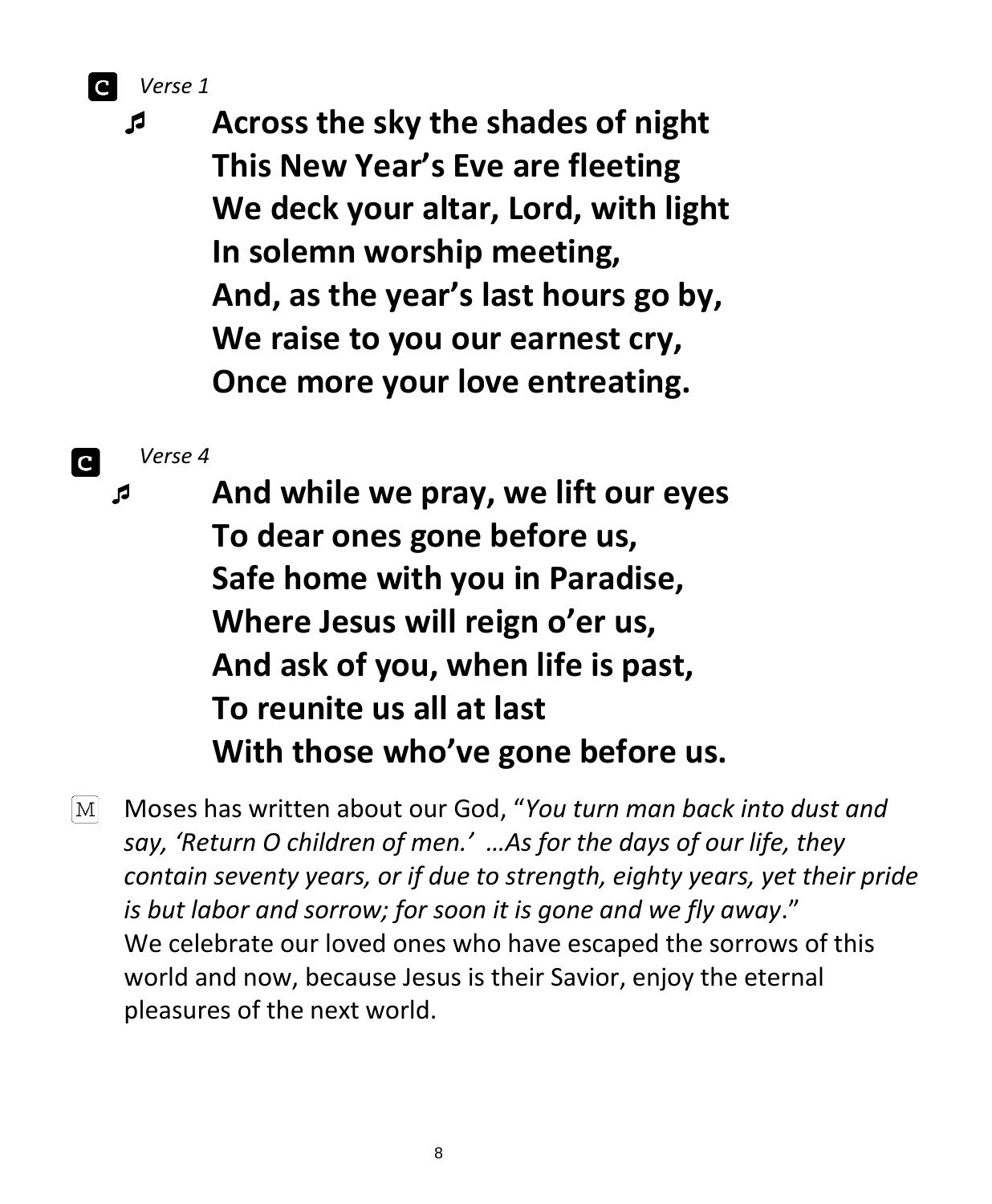#### DEPARTED LOVED ONES REMEMBERED

*Verse 5*

 **Then, gracious God, in years to come, Whatever may betide us, Right onward through our journey home, Oh, stay at hand to guide us, Nor leave us till, at close of life, Safe from all peril, toil, and strife, Heav'n shall enfold and hide us.** *(CW, <sup>H</sup>YMN #367)*

# PRAYER OF THE CHURCH

 $|M|$ For the peace from above, for the salvation of our souls, and for the redemption of the world, we pray to you, Lord:



#### **Lord, have mercy.**

- For the nation and those who lead us, for us to be good and  $\boxed{\text{M}}$ responsible citizens, for those who judge guilt and innocence within the courts, and for those who protect us and enforce our laws, we pray to you, Lord:
- **Lord, have mercy.**
- For Christ's Holy Church here and throughout the world, for this  $\vert\mathrm{M}\vert$ congregation, and for those who serve us with his Word and Sacraments, we pray to you, Lord:
- **Lord, have mercy.**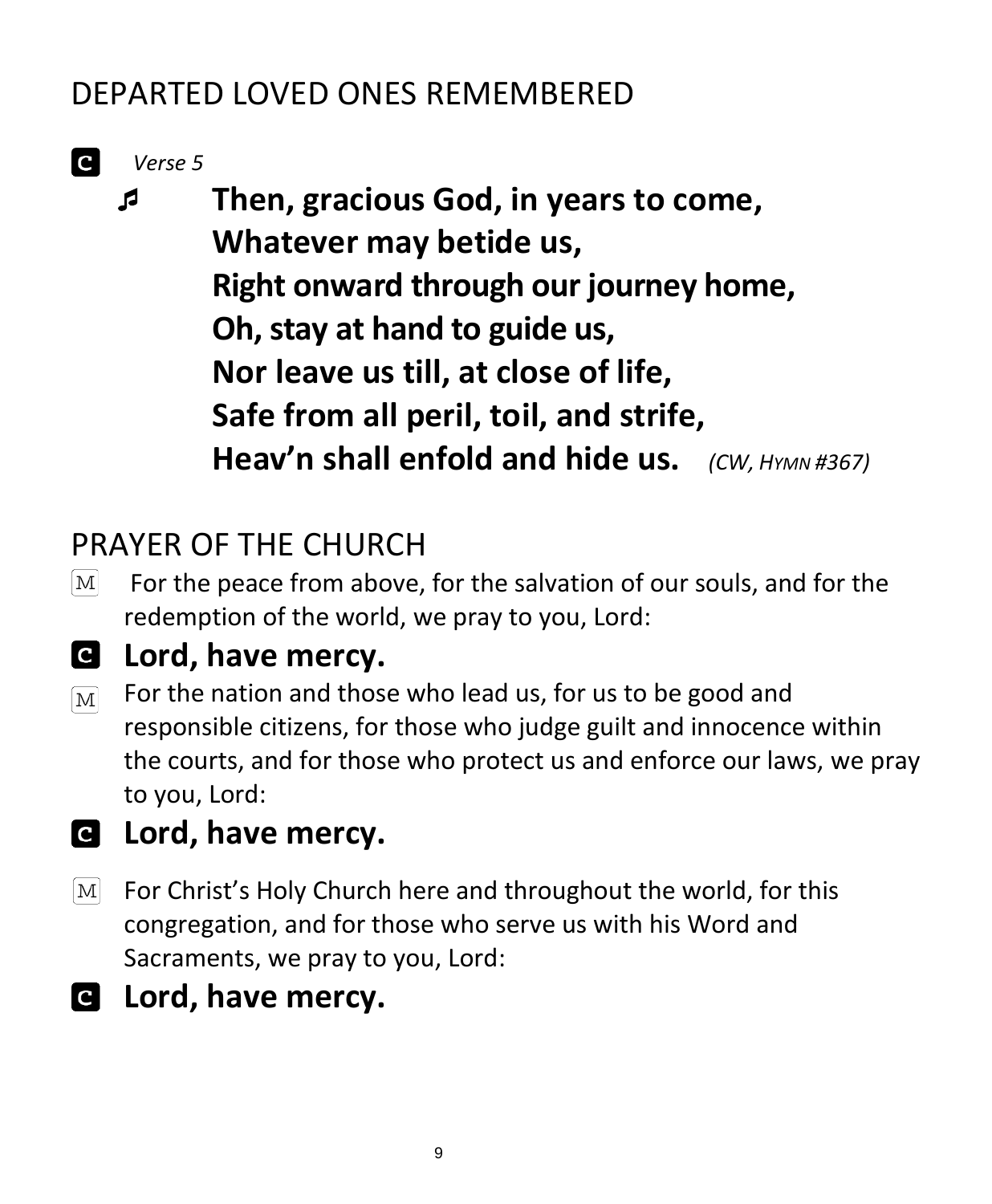$\lceil \text{M} \rceil$ For the gift of time, and for a clear conscience through forgiveness, that we may let go of the past and embrace the future confident of God's presence and grace, we pray to you, Lord:

# **Lord, have mercy.**

 $\boxed{\text{M}}$ For courage under trial, for steadfastness before temptation, and for grace when persecuted for the sake of the faith, we pray to you, Lord:

# **Lord, have mercy.**

 $|M|$ For favorable weather, for the fruitfulness of the earth, for our deliverance from manmade and natural disasters, from pestilence and famine, and from trusting in earthly riches instead of His grace and favor, we pray to you, Lord:

#### **Lord, have mercy.**

For our faithful reception of the Holy Sacrament of Christ's body and  $\lceil \text{M} \rceil$ blood, and for our unity and harmony as the people of God, we pray to you, Lord:

#### **Lord, have mercy.**

- $\lceil \text{M} \rceil$ Recalling God's goodness in ages past and living in hope and anticipation of that day when he shall come again in glory, we bring these prayers to your throne of grace in the name of Jesus, who taught us to pray:
- **Our Father who art in heaven, hallowed be thy name, thy kingdom come, thy will be done on earth as it is in heaven. Give us this day our daily bread; and forgive us our trespasses, as we forgive those who trespass against us; And lead us not into temptation, but deliver us from evil. For thine is the kingdom and the power and the glory forever and ever. Amen.**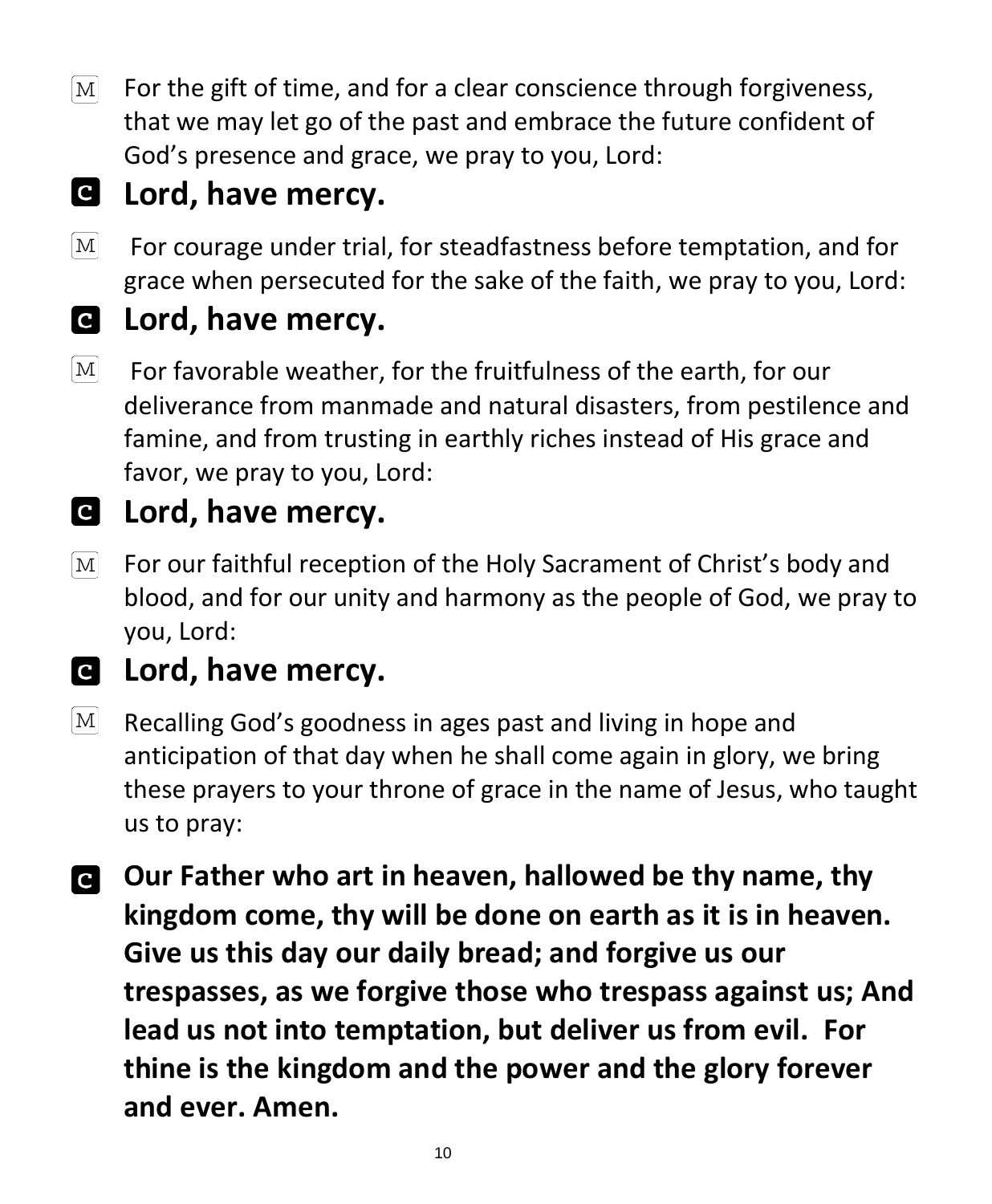## SACRAMENT OF HOLY COMMUNION

- Our Lord Jesus has given us a holy supper in which we receive his true  $\lceil \mathbf{M} \rceil$ body and blood for the forgiveness of sins and the strengthening of our faith. In this supper we celebrate the gift of his redemption, we bear witness to the fellowship we share as confessors of the truth, and we proclaim his death until he returns.
- **Thanks be to God.**
- $|M|$ For the gift of time, and for a clear conscience through forgiveness, that we may let go of the past and embrace the future confident of God's presence and grace, let us pray to the Lord:
- **Lord, have mercy.**
- We remember on the night our Lord Jesus was betrayed he took bread  $\overline{\text{M}}$ and said, *"Take and eat. This is my body which is given for you. Do this in remembrance of me."* Then he took the cup and said, *"Drink from it all of you. This is my blood of the new covenant which is poured out for you, for the forgiveness of sins. Do this as often as you drink it in remembrance of me."*(Matthew 26:26, 27; 1 Corinthians 11:23, 24)

#### **A PRAYER BEFORE COMMUNION**

Lord God, have mercy on me a sinner. Forgive my open sins and my secret sins. Forgive the sins I know and the sins I do not know. Forgive the sins I did to please myself and the sins I did to please others. Forgive them all, Lord. I ask not assuming any worthiness on my part, rather I come in faith and at the invitation of your dear Son. Bless me through your sacrament, for his sake. Amen.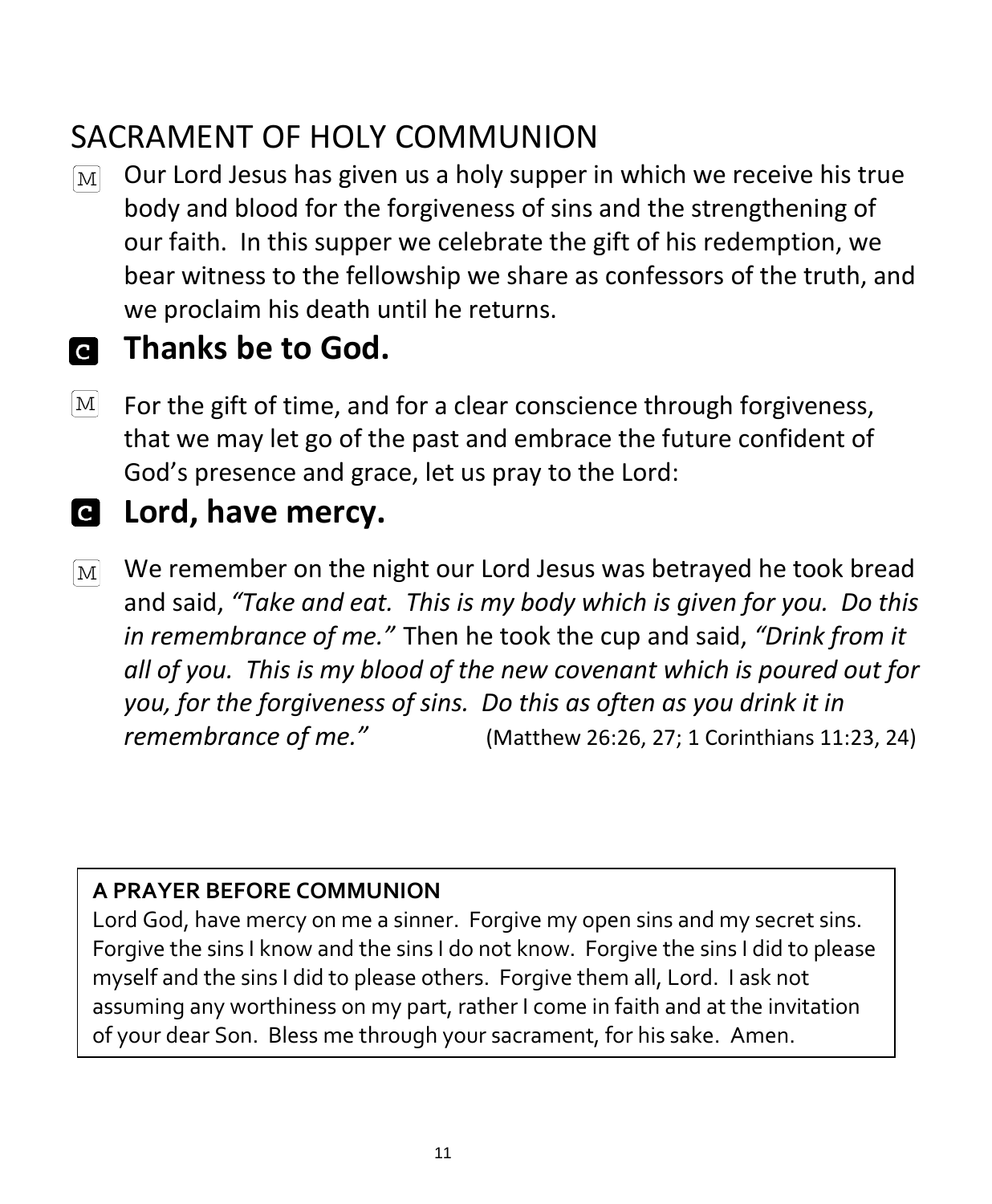#### DISTRIBUTION OF HOLY COMMUNION

*(After all those communing have received Lord's Supper, we conclude our celebration: )*

- Now may this true body and blood of our Lord and Savior Jesus Christ  $\boxed{\text{M}}$ strengthen and preserve you in the true faith unto life everlasting. Be assured, your sins are forgiven.
- **Amen.**

#### PRAYER OF THANKS

- $\lceil \text{M} \rceil$ We give you thanks, O Lord, for the foretaste of the heavenly banquet that you have given us to eat and to drink in this sacrament. Through this gift you have fed our faith, nourished our hope, and strengthened our love. By your Spirit help us to live as your holy people until that day when you will receive us as your guests at the wedding supper of the Lamb, who lives and reigns with you and the Holy Spirit, one God, now and forever.
- **Amen.**

#### BLESSING

- The grace of our Lord Jesus Christ  $[t]$ , the love of God, and the  $\lvert\mathrm{M}\rvert$ fellowship of the Holy Spirit be with you all.
- **Amen.**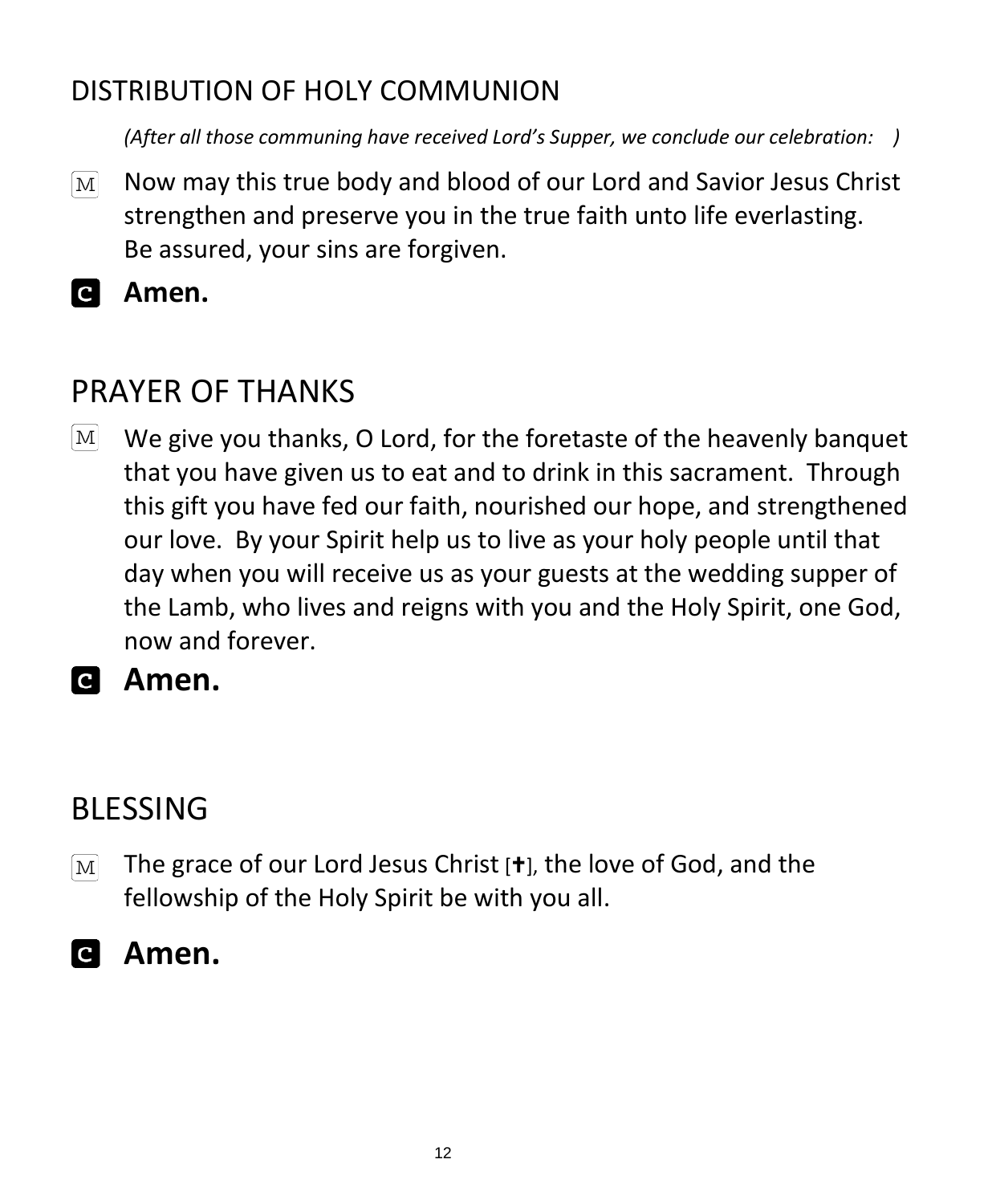**CLOSING SONG** *The Day Is Surely Drawing Near Christian Worship, Hymn #488*

 *Verse 1*  **The day is surely drawing near When God's Son, the Anointed, Shall with great majesty appear As judge of all appointed. All mirth and laughter then shall cease When flames on flames will still increase, As Scripture truly teaches.** *Verse 5*  **My Savior paid the debt I owe And for my sin was smitten; Within the Book of Life I know My name has now been written. I will not doubt, for I am free, And Satan cannot threaten me; There is no condemnation!** *Verse 6*  **O Jesus Christ, do not delay, But hasten our salvation; We often tremble on our way In fear and tribulation. Your saints are waiting patiently; Come soon, Redeemer; make us free From ev'ry evil. Amen.**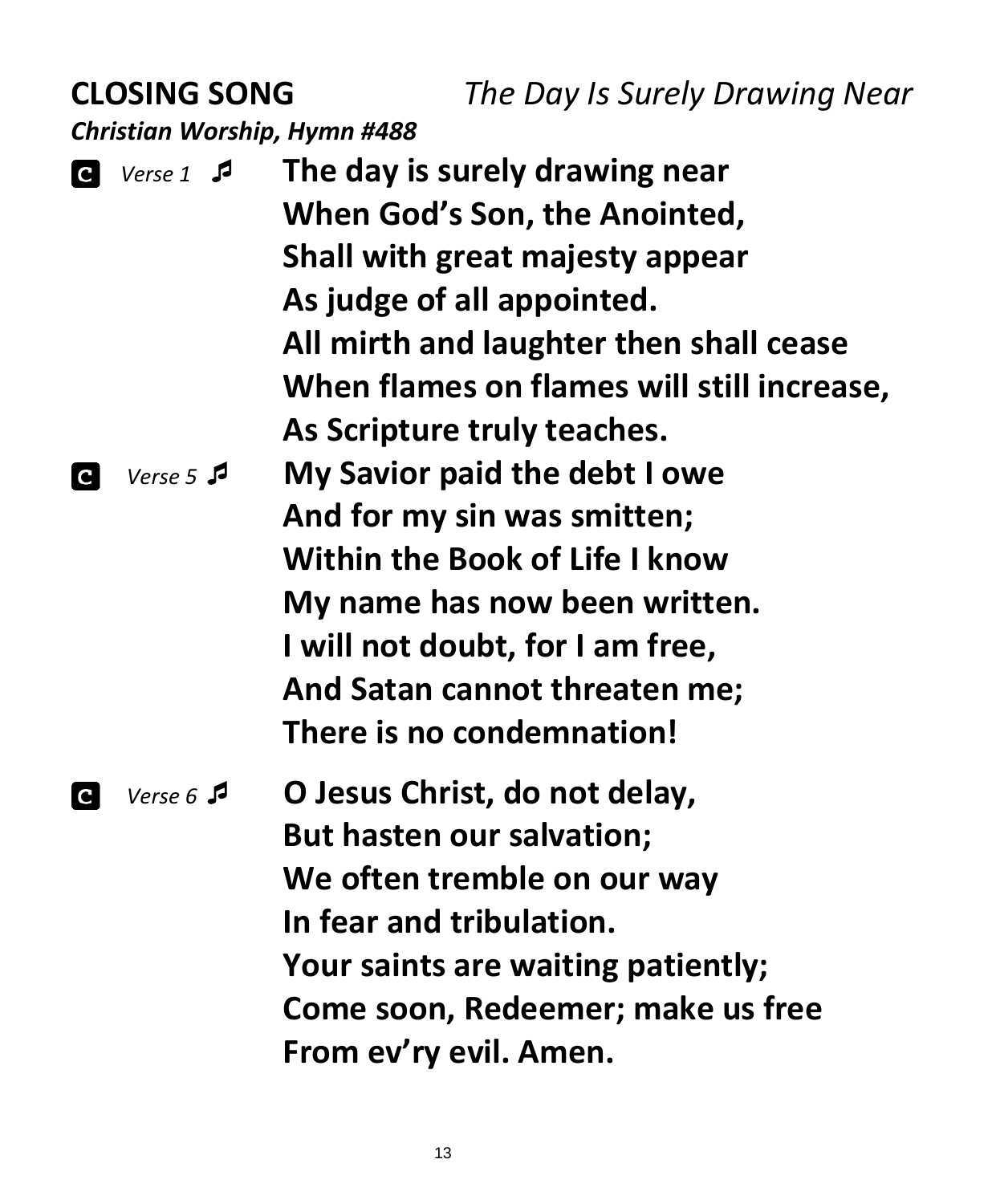# **BROTHERS AND SISTERS OF OUR CHURCH FAMILY**



2021

- 
- 
- 
- 
- 
- **Ronald Duescher born: 03-22-1944 died: 11-28-2021**
- **Randall Loose born: 12-27-1947 died: 01-21-2021**
- **Paul Frederick born: 03-06-1944 died: 01-31-2021**
	-
- **Michael Sobiech born: 04-02-1932 died: 10-20-2021**
	-
	-
- 
- 
- **Gerhard Bubolz born: 09-04-1928 died: 09-14-2021**
	-
- **Mary Zeller born: 07-14-1949 died: 11-12-2021**
	-